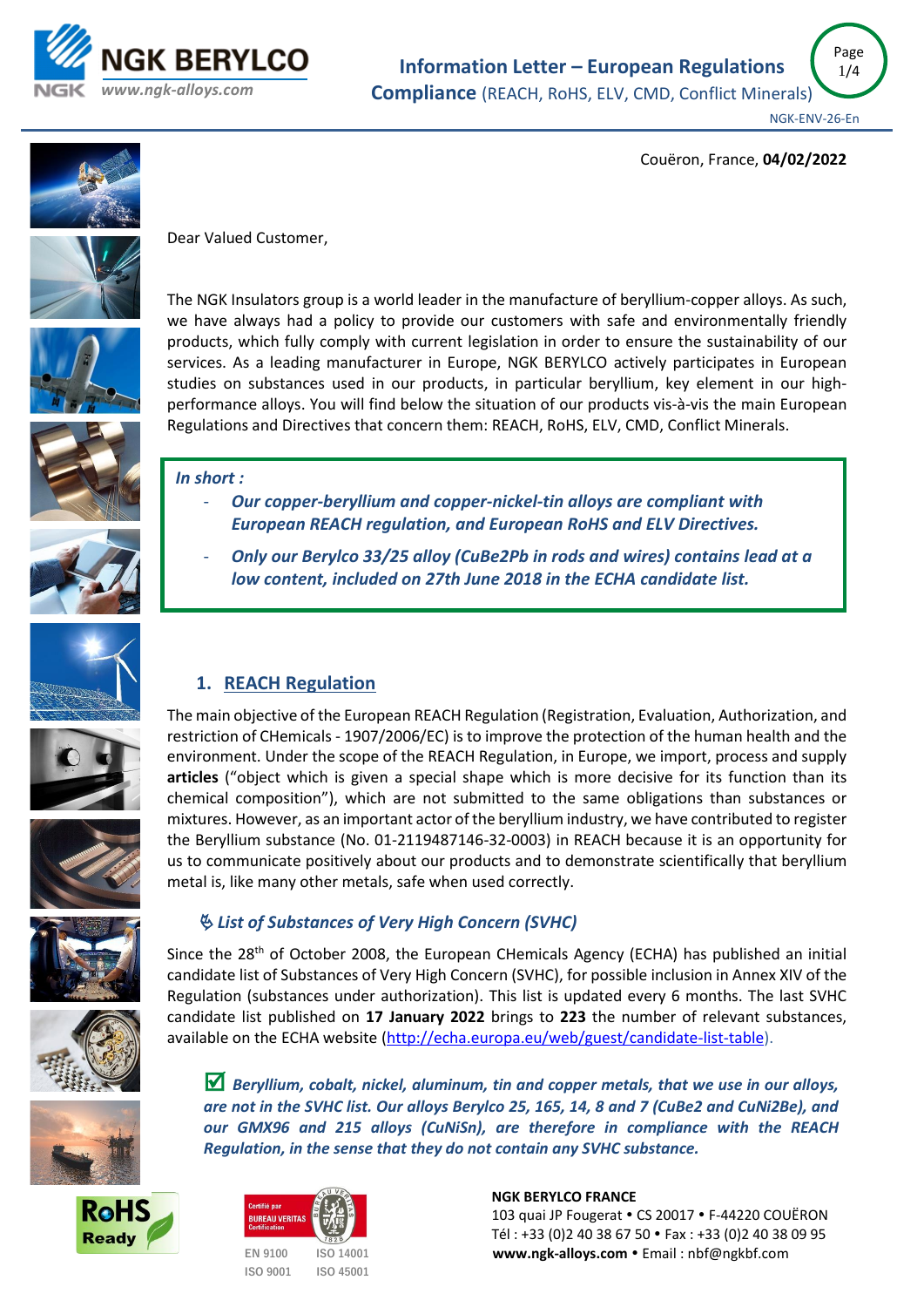

Particular case of **beryllium**, key element in our alloys: the BAuA, German Institute of Occupational Health and Safety, has published in November 2016, the outcomes of the Risk Management Option Analysis (RMOA) regarding Beryllium: **Beryllium will not be included in the REACH SVHC candidate list.** For more information, don't hesitate to contact us [\(RMOA Beryllium\)](https://echa.europa.eu/documents/10162/7958fe6e-e5f4-5691-7092-9db7f567af19).

### *Lead metal, ONLY present in the Berylco 33/25 alloy (CuBe2Pb), has been included in the SVHC list (from the 27th of June 2018).*

The European CHemicals Agency ECHA has decided to include Lead metal in the candidate list. We declare that only our free machining alloy Berylco 33/25 (distributed in form of rods and wires) contains lead at a level greater than 0.1 % by weight (0.6 % max.). The low addition of lead in this alloy is essential and not substitutable to provide it a very good machinability.

### *REACH restrictions (annex XVII) for general public uses*

It should be noted the following restrictions in the REACH Regulation:

- Entry 27: Nickel prohibited in jewelry articles
- Entry 28: Beryllium and Cobalt (substances and mixtures) reserved for professional use
- Entry 63: Lead prohibited in jewelry articles and articles dedicated to children

## **2. RoHS Directive**

The European RoHS Directive 2015/863/EU (Restriction of Hazardous Substances - Directive 2015/863 that entered into force on 22 July 2019, amending Annex II to Directive 2011/65/EU) applies to Electrical and Electronic Equipment (EEE).

It should be noted that:

- Beryllium is not in the list of the 10 controlled substances. A recent assessment of several substances including beryllium, published by the European Commission in February 2021, does not recommend a restriction for beryllium [\(RoHS\\_Pack 15\\_EC\\_Study](https://op.europa.eu/en/publication-detail/-/publication/ce50dc9c-6c19-11eb-aeb5-01aa75ed71a1/language-en/format-PDF/source-190653414.) November 2020).
- our copper-beryllium Berylco 33/25 alloy contains some lead, which is among the 10 substances subject to limitation, but at a content not exceeding 4 % by weight (see annex III of the RoHS directive, exemption 6C for the copper alloys containing up to 4% lead by weight).

#### *All our copper alloys are compliant with the RoHS directive.*

There is no current or future restriction on the use of beryllium-copper as indicated by our **"RoHS Ready"** logo.

## **3. ELV Directive**

The European ELV Directive 2000/53/EC (End of Life Vehicle) is addressed to manufacturers or importers of vehicles. Beryllium is not among the 4 prohibited substances (lead, mercury, cadmium, hexavalent chromium). It should be noted that our copper-beryllium Berylco 33/25 alloy contains some lead, but at a content not exceeding 4 % by weight (see annex II of the ELV directive, exemption 3 for the copper alloys containing up to 4% lead by weight, Directive 2013/28/EU (17<sup>th</sup> May 2013) amending annex II of the Directive 2000/53/EC).

#### *All our copper alloys are compliant with the ELV directive.*





**ISO 9001 ISO 45001**

#### **NGK BERYLCO FRANCE**

103 quai JP Fougerat • CS 20017 • F-44220 COUËRON Tél : +33 (0)2 40 38 67 50 Fax : +33 (0)2 40 38 09 95  **[www.ngk-alloys.com](http://www.ngk-alloys.com/)** Email : nbf@ngkbf.com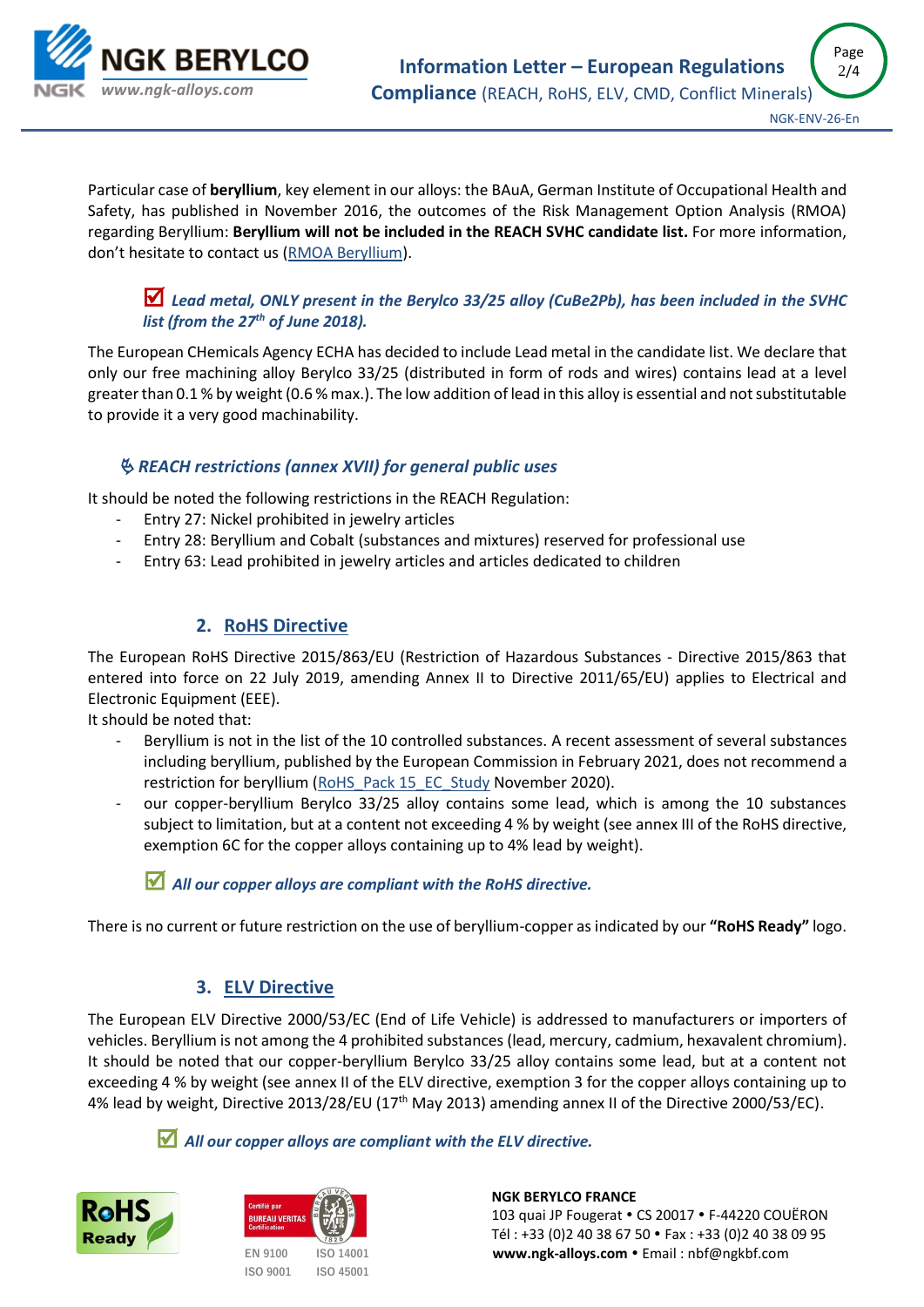

# **4. CMD Directive (Occupational Exposure Limits)**

The European Directive CMD 2004/37/EC (Carcinogen & Mutagen Directive) concerns the protection of workers from the risks related to exposure to carcinogens or mutagens at work. Beryllium may pose a risk in the workplace in case of inhalation of fine particles by sensitized persons (chronic respiratory disease called Chronic Beryllium Disease CBD or berylliosis) and has just been included as such in the CMD Directive (entry into force on 11 July 2019 of the 2019/983 Directive amending Annex III to Directive 2004/37/EC). This 2019/983 Directive features a binding occupational exposure limit (OEL) for beryllium of **0,6 µg/m<sup>3</sup>** of air (inhalable 8 hours). In order to ensure compliance (application in Member States no later than 11 July 2021), users of copper beryllium alloys have to carry out risk and exposure assessment (by measuring the concentration of beryllium in the air) at the workplace.



Beryllium Product Stewardship

NGK BERYLCO has contributed to develop a Voluntary Product Stewardship Program for beryllium containing materials called « Be Responsible » available at [www.berylliumsafety.eu.](http://www.berylliumsafety.eu/) This program, endorsed by the European Agency for Safety and Health at Work, explains the best practices to be implemented for the most frequent operations in order to control exposures and to comply with this new European occupational exposure limit. For more information, feel free to contact us.

## **5. Conflict Minerals Regulation**

The European Regulation (EU) 2017/821 adopted on 17<sup>th</sup> May 2017 sets a duty of care on the supply chain for EU importers that import Tantalum, Tin, Tungsten and Gold coming from conflict or high-risk areas. Its implementation will start on  $1<sup>st</sup>$  January 2021. This Regulation is based on OECD rules and on US law (1502 article of the 2010 law «Dodd-Frank Wall Street Reform and Consumer Act »).

The overall goal of these regulatory measures is to ensure the responsible supply in the Union of minerals and metals known as « conflict » or « 3TG » (Tantalum, Tin, Tungsten, Gold), particularly from the Democratic Republic of Congo and neighboring countries, without contributing to armed conflicts or human rights abuses.

> *Copper Beryllium Berylco alloys do not contain 3TG conflict metals (no Tantalum, no Tin, no Tungsten, no Gold).*

 *Copper-Nickel-Tin GMX alloys contain Tin, conflict metal.*

We have at your disposal our CMRT (Conflict Minerals Reporting Template) and CRT (Cobalt Reporting Template) for all our alloys. Do not hesitate to consult us.

**\*\*\*\*\*\*\***